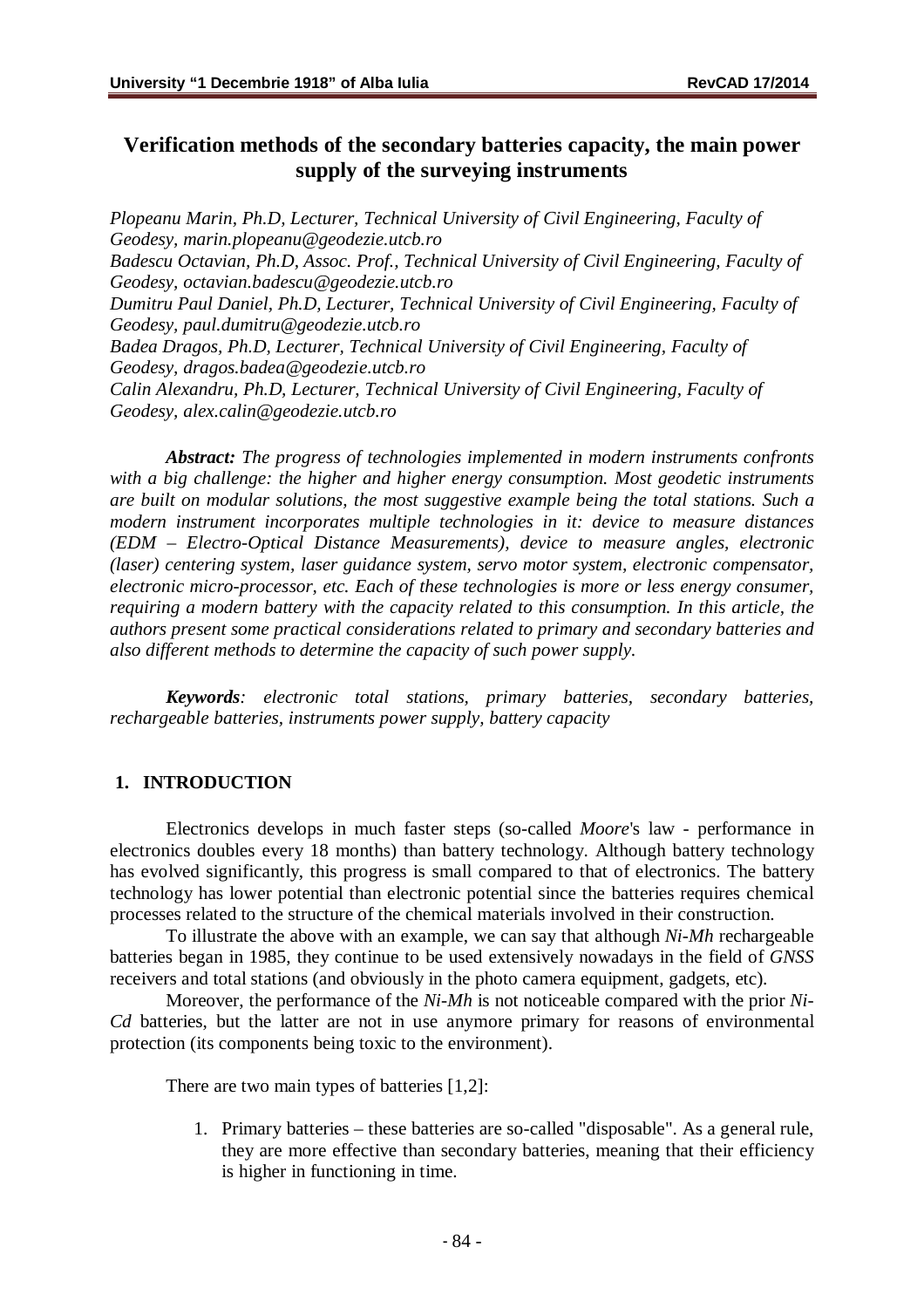2. Secondary batteries (rechargeable batteries). Their efficiency is lower than primary batteries (because of the electrochemical processes that are executed cyclically in the secondary batteries case).

A battery is a device that converts chemical energy contained in the materials from which it is built into electrical energy through electrochemical reaction. A secondary battery is the battery that the electrochemical process can be reversed [1].

A battery consists of a series of basic electrochemical unit, called cells. A battery cannot exist without its cells. A battery is simply the sum of these cells connected in series or in parallel depending on desired voltage and current output and also the desired capacity.

A primary or a secondary battery with a small number of cells has a low capacity and hence a reduced operating time.

Performance of primary batteries is superior to secondary batteries because specific chemical modifications are performed cyclically for secondary batteries. However, primary batteries are usually more expensive (because they are disposable) and therefore the secondary batteries are the main source of energy for geodetic instruments.

It is preferable (where is possible) to purchase geodetic equipment that uses both classics primary and rechargeable batteries (*AA* or *AAA*) as classic usually means cheaper.

However it should be noted that a native battery is usually smaller, often more powerful and more comfortable to use even if it is more expensive overall. Ultimate decision should be made by correlating factors of convenience, ergonomics and ease of handling with financial ones.

For example, for a *Distomat* (*EDM* device used in measuring short distances), it is preferable that the power supply to be traditional batteries (primary or secondary). A native battery (battery specific to the manufacturer equipment) is generally more expensive and its replacement can be problematic and can have considerable costs even compared with the costs of the device itself.

# **2. CONSIDERATIONS REGARDING SECONDARY BATTERIES TYPES**

### **A. Secondary Batteries Types**

The main types of secondary batteries (used in geodetic instruments) are [2]:

- a) Lead acid batteries
- b) Nickel Cadmium (*Ni-Cd*)
- c) Nickel Metal Hydride (*Ni-Mh*)
- d) Lithium (*Li-Ion*)
- e) Lithium-Polymer (*Li-Pol*, *Li-Po*)

### **Lead Acid Batteries**

This type of secondary battery is important for geodesy because it can be used as an external source of energy for geodetic instruments as *GNSS* and electronic total stations [3]. In these cases, extreme care must be taken because the instrument voltage must coincide perfectly with the voltage of the external battery. This type of the external power supply must have protection circuits and should be performed and supervised only by an electronic engineer.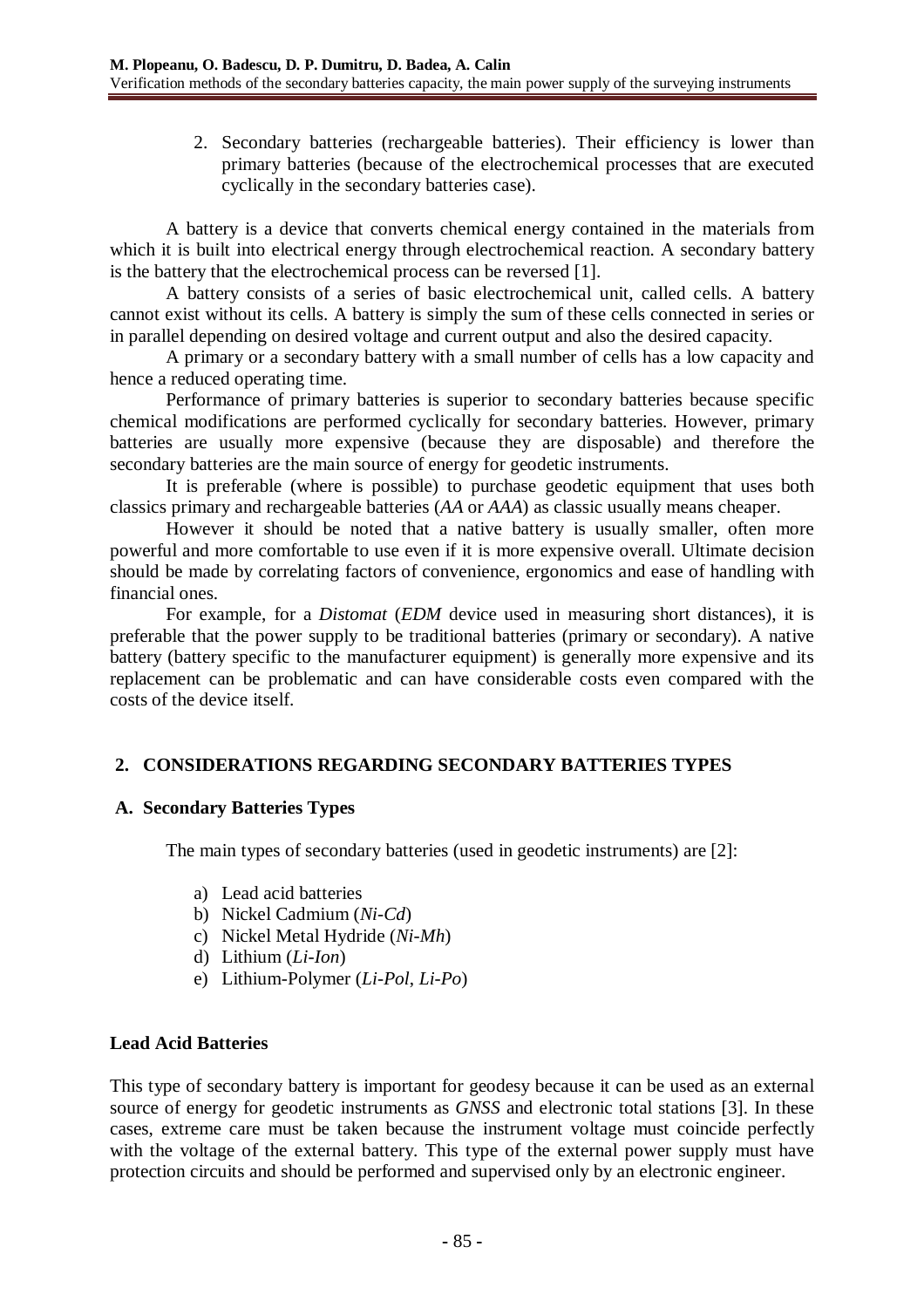#### *Ni-Cd* **(Nickel Cadmium) secondary batteries**

#### *Advantages:*

- 1. Superior operating in low temperatures regime
- 2. Allow fast mode in the charging process
- 3. Relatively high numbers of charging-discharging cycles: 500 recharges (5-7 years of operation)
- 4. Relatively low sensitivity to the effect of overload

### *Disadvantages:*

- 1. Memory effect. If this type of battery is only partially charged, the subsequent charges are effectuated only to the same point as previous charge. Several cycles of charging and discharging diminishing this effect, but the effect is not eliminated completely.
- 2. High cost relative to lead-acid batteries
- 3. High degree of environmental pollution due to chemical element Cadmium
- 4. Low storage capacity compared to other types of batteries
- 5. These batteries are sealed and therefore the defective cells are not replaceable

Due to the high levels of pollution from Cadmium element, this type of batteries has been replaced by *Ni-Mh* batteries. So there is the possibility of seeing this type of batteries (*Ni-Cd*) only in old instruments [2].

### *Ni-Mh* **Secondary batteries**

In general the advantages and disadvantages of *Ni-Mh* batteries are very similar to *Ni-Cd* batteries:

- 1. Memory effect, although less than in the case of *Ni-Cd* batteries. However, the memory effect is present and can be counteracted by discharging the battery almost complete before a full charge.
- 2. High sensitivity to overload in charging process. Although permits speed charging, this type of secondary batteries is extremely sensitive to the effect of excessive loading. For quick charging, *Ni-Mh* requires smart chargers.
- 3. Higher energy storage in relation to the *Ni-Cd* batteries (in the same dimensions scenario) due to the metal hydride electrode that have higher energy density than cadmium electrode.
- 4. Few charging cycles in relation to the *Ni-Cd* batteries
- 5. High sensitivity to sudden drop in voltage
- 6. High degree of standardization. There are established classic formats for this type of battery*: AA*, *AAA*, and various combinations using *Ni-Mh* cells. This standardization also enables use of a wide range of chargers and therefore indirectly leading to reduced costs
- 7. Suitable for high temperature environments (environments where *Li-Ion* and *Li-Pol* can explode)

Note that these batteries are extremely sensitive to over-charging effect. In this respect special attention should be paid when using fast charging mode.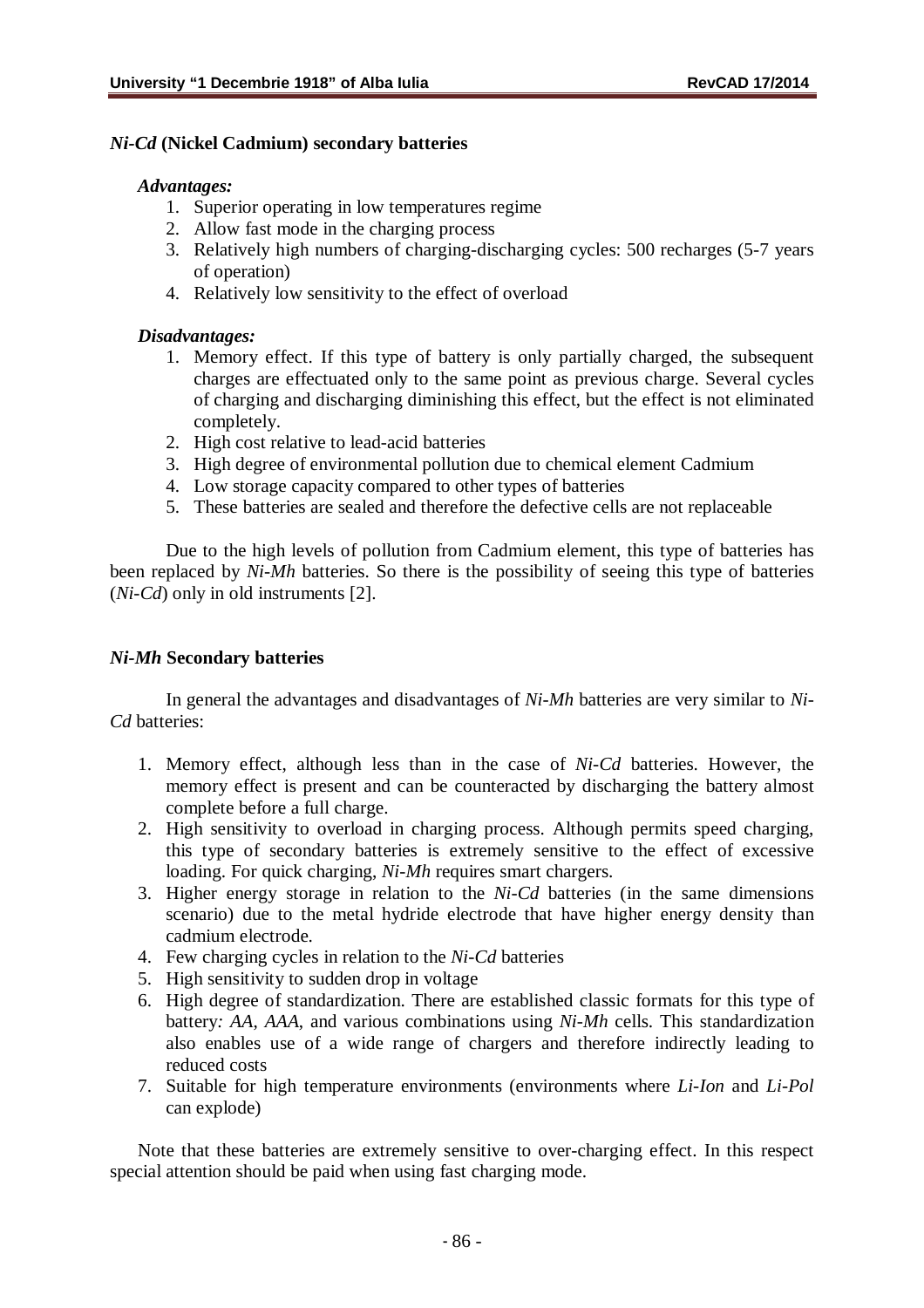# **Lithium Ion (***Li-Ion***)**

This type of battery replaced to a large extent even *Ni-Mh* batteries because of its advantages [4]:

### *Advantages:*

- 1. Reduced memory effect
- 2. High-voltage relative to its size (in general has lower size than *Ni-Mh*).
- 3. These batteries also weigh about 30 % less (are lighter) than *Ni-Mh* batteries
- 4. Specific energy and energy density relative to its size
- 5. Low discharge rate
- 6. The "pollution" element is significantly reduced
- 7. Charging process can be done faster (supporting both "fast" and " ultra fast" charging mode)

## *Disadvantages:*

- 1. Sensitivity to full discharge. Life decreases in such a discharging regime. It is therefore recommended to charge the battery at about 10% of its capacity (minimum value is 5%). Here the 200/1000 rule can be applied: if a battery has 1000 chargingdischarging cycles, these can be preserved only if the battery is charged at  $> 5{\text -}10\%$ and will have only 200 cycles if the battery is always completely discharged. According to this rule, virtually every complete discharge is wasting full 5 of charging-discharging cycles).
- 2. Low efficiency at low temperatures. Although, as compared with *Ni-Mh* batteries, the Lithium batteries are superior in performance in this aspect, as compared to *Ni-Cd* batteries still have problems in low-temperature operation.
- 3. Number of charges is "fixed". There is an obvious correlation between the lifetime and the number of loads in this type of battery.
- 4. Loading in "drip" mode may prove to be harmful for the *Li-Ion* battery.
- 5. Operational risk factor at high temperatures*:* risk of explosion. Although this element of risk is reduced compared with *Li-Po* batteries (see below), it still exists. This is another reason that *Ni-Mh* batteries are still widely used in various applications.
- 6. High production costs compared to *Ni-Mh* batteries. Nevertheless, the estimated cost of this type of batteries decline with its widespread.
- 7. Lack of standardization. *Ni-Mh* batteries became classic to a very great extent, which led to a standardization of this type of battery. *Li-Ion* batteries are still produced in various and different forms and dimensions, especially the native batteries (specific to every manufacturer). This prevents using of "universal" chargers - presenting in this respect a real limitation.

# **Lithium-Polymer (Li-Po) Secondary Batteries**

This type of batteries is a forward technological step in relation to Li-Ion batteries. The main difference between them is that the electrolyte of lithium is not contained in an organic solvent (liquid material) but in a polymer compound (solid). This leads to lower cost of production and also the realization of these batteries in a wide variety of forms; the battery is more solid and a have a significantly higher number of charging cycles.

Aforementioned advantages are counter-balanced by some disadvantages relative to *Li-Ion* batteries: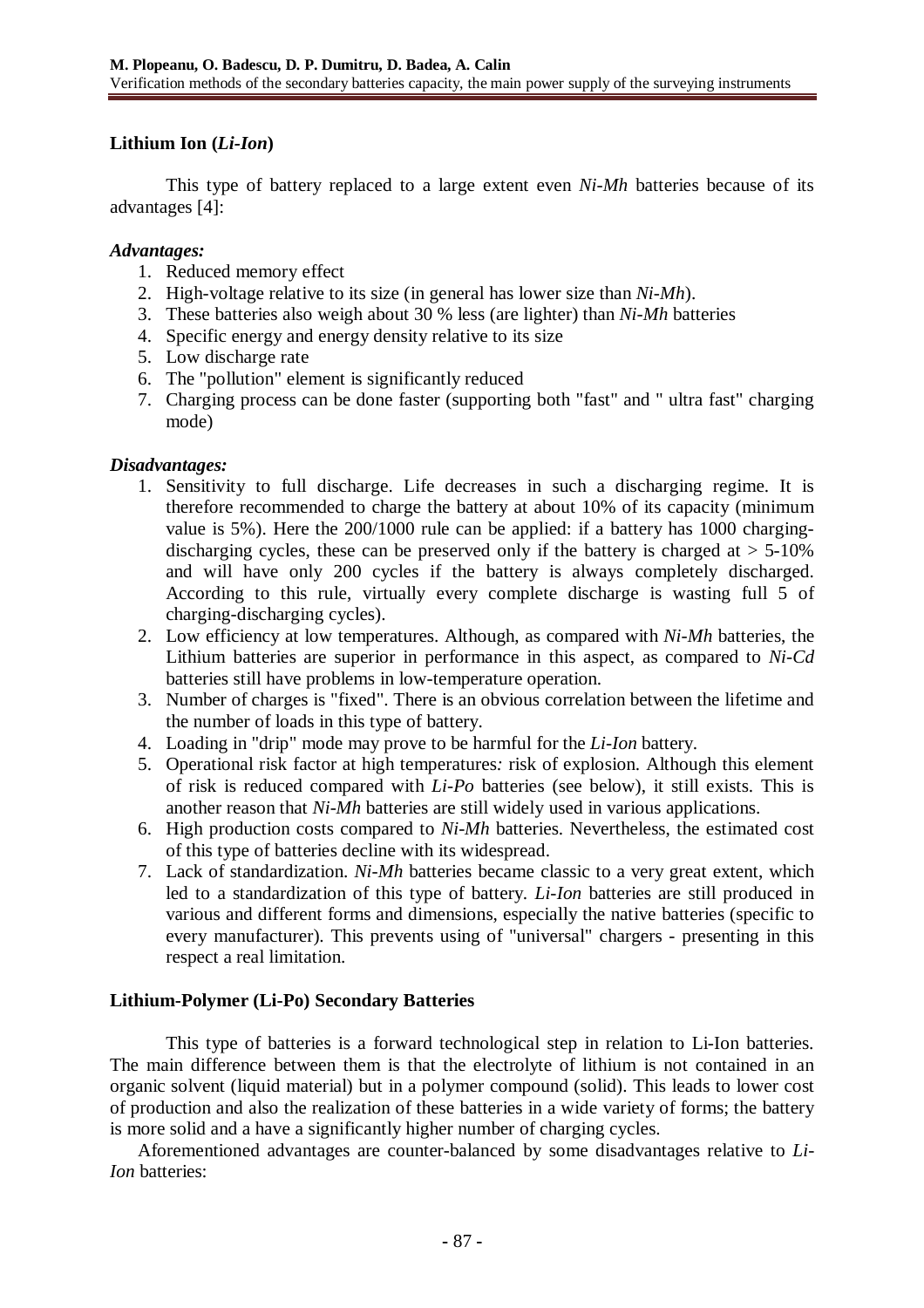- 1. Particular attention should be given to the over-charging process. It can lead to irreversible damage to the battery or even explosion.
- 2. Minimum amount of voltage must be respected in the process of unloading. Since the minimum value is exceeded, the battery may lose from its charge cycles and also cannot allow further charging to full capacity.
- 3. Their price is slightly higher (relative to *Li-Ion*). It requires also "smart chargers" to limit the overloading process.

## **3. VERIFICATION METHODS FOR CAPACITY OF THE SECONDARY BATTERIES**

Battery capacity is provided by the manufacturers of surveying instruments usually as *mAh* or *Ah*. These values represents simply as long as the battery can provide some current consumption.

Thus, a battery with 2000 *mAh* capacity theoretically can provide current consumption of 2000 *mA* (*2A*) for one hour or a consumption of 500 *mA* (*0.5A*) for 4 hours.

The estimation in this form (*mAh*) is typically optimistic, because in high consumption regime, the time that this battery supplies power is shorter than expected.

A more accurate presentation of the capacity of a battery is in *Wh* form or *mWh*. This means that the battery can supply electric power for some time. For 6 *Wh* battery, at a *constant* voltage of 12 *V*, the battery can supply electric current of 500 *mA* (*1A*) for one hour, and an electric current of 1000 *mA* (*1A*) for a half hour.

Although this presentation (*mWh*) is more accurate as the one in *mAh* form, the battery capacity is usually also optimistic and based on the following assumptions:

- a) Battery voltage is constant during consumption
- b) The amount of current consumed during the battery testing time is small (0.1 or 0.2*C* - a tenth or two from the full battery capacity)
- c) The current consumption is constant over time

Unfortunately, none of the assumptions listed above are not available in real life because of the following factors:

- a) Battery voltage drops in the usage time until a threshold value, called the *cut-off* value [5] (the value at which the instrument software disconnects the battery)
- b) The medium current consumption of the instrument is most of the time higher than the current used in the testing of battery capacity presented to the buyer
- c) The power consumption is not constant because it depends on the device or active devices at one time or another. When measuring angles (angles mode), for example, a total station consumes more than in the stand-by mode but less than in the *EDM* mode

A more accurate way of presenting a battery capacity would be to submit (with battery) a table of the form presented in Table 1 [3].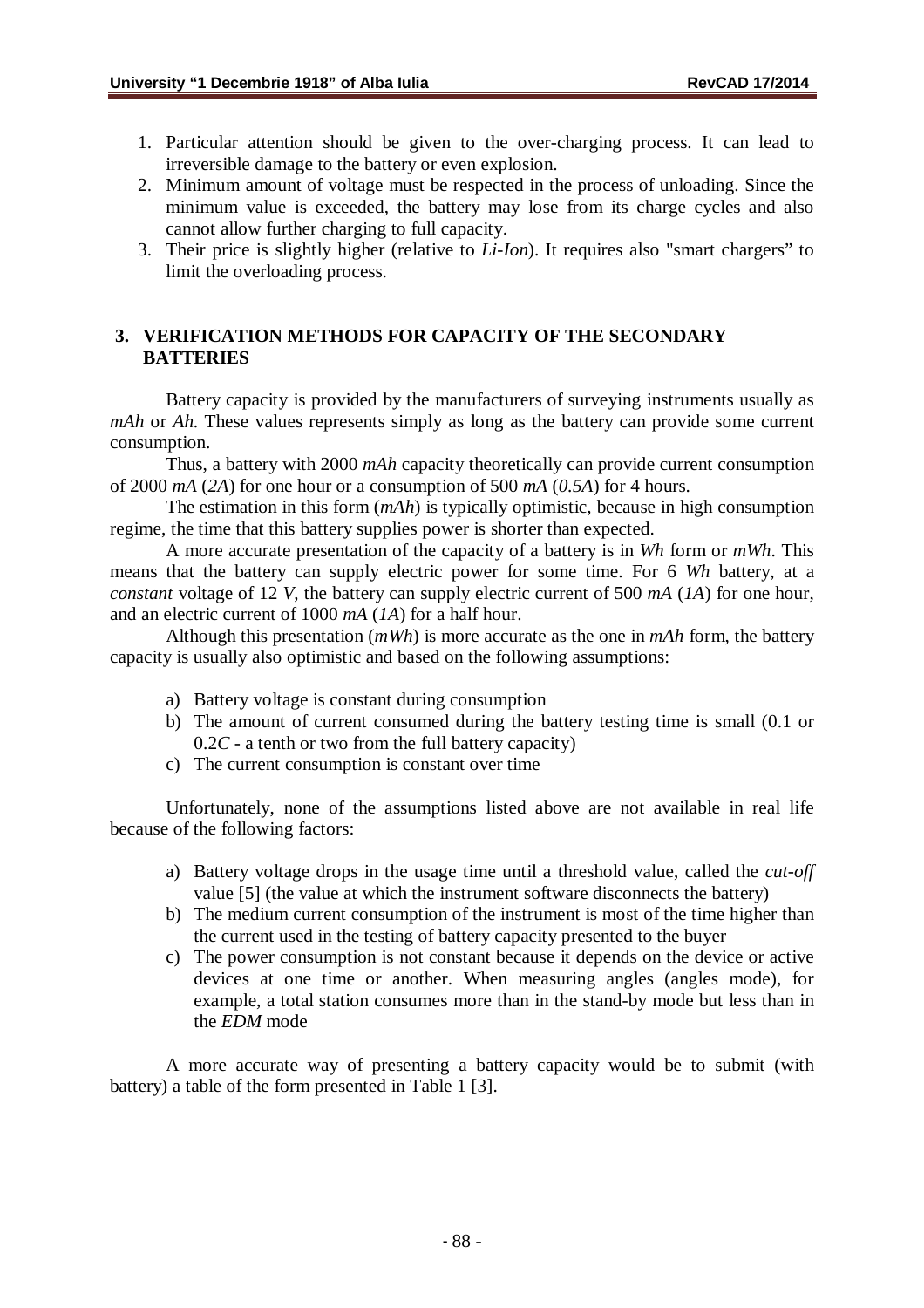| <b>7V Battery with 2100mAh</b><br>capacity |                              |
|--------------------------------------------|------------------------------|
| <b>Consumption load value</b><br>[mA]      | <b>Capacity</b><br>[ $mAh$ ] |
| 210                                        | 2100                         |
| 700                                        | 1700                         |
| 1000                                       | 1500                         |
| 2000                                       | 1200                         |

Table 1 Secondary battery capacities at different levels of electric current consumption

Although this way of presenting works on the assumption of a constant voltage, fortunately it eliminates the other two hypotheses (low and constant current).

# **4. LOAD CONSUMPTION VALUES FOR SOME TOTAL STATIONS AND DIGITAL LEVELS**

At disciplines within the Faculty of Geodesy in Bucharest [3], through specific electric arrangements, were connected geodetic instruments with measuring instruments and the values of consumption were monitored by the computer.

In Table 2 are different consumption values for various states of three total stations: a) standby mode, b) angle measurements mode and c) measurements of distances (*EDM*) mode.

| <b>Total station</b><br>state | <b>Topcon GTS</b><br>212 | Leica<br>407 | Leica<br>802 |
|-------------------------------|--------------------------|--------------|--------------|
| <b>Start Time</b>             | 360mAh                   | 520mAh       | 1540mAh      |
| <b>Stand-By</b>               | 80mAh                    | 240mAh       | 280mAh       |
| <b>EDM</b><br>measurements    | 360mAh                   | 590mAh       | 1560mAh      |
| <b>Angle</b><br>measurements  | 80mAh                    | 340mAh       | 275mAh       |

Table 2 Consumption values of different total stations in various modes

From Table 2 it follows that the total station *TPS800* series, in *EDM* mode, consumes considerably more than the *TPS400* series. The conclusion is obvious: *TPS800* requires the large capacity batteries or some extra batteries.

In Table 3, the values presented are similar, but in this case for Topcon DL-100 series digital level. The maximum power consumptions is in the digital reading phase, as expected.

| <b>Digital Level state</b>        | <b>Topcon DL-</b><br>101C |
|-----------------------------------|---------------------------|
| <b>Start Time</b>                 | 100mAh                    |
| <b>Stand-By</b>                   | 70mAh                     |
| <b>Digital Reading on</b><br>Rods | 360mAh                    |

Table 3 Consumption values for Digital Level Topcon DL-101C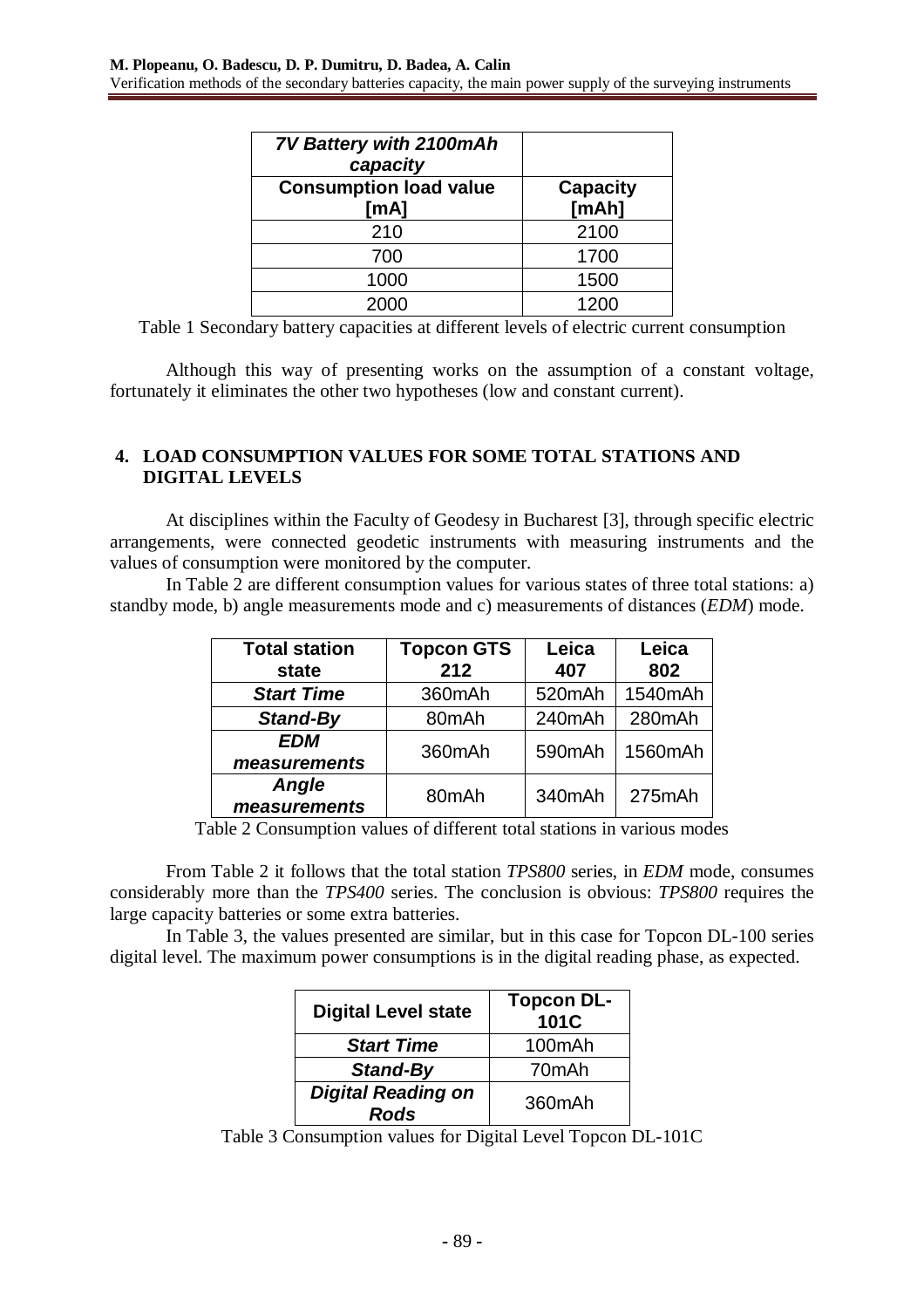# **5. THE PRACTICAL WAYS TO ESTIMATE THE CAPACITY OF BATTERIES**

Rigorous verification and monitoring of the battery capacity is achieved only by time integration through the values of voltage and amperage until the value of the *cut-off* voltage is achieved. Such an assessment is complicated and it takes both time and special electronic components (electronic loggers) [3].

Fortunately there are some practical ways that allow empirical evaluation of battery capacity, ways that involve a minimum of resources.

#### **A. Secondary battery capacity estimation based on the values of load consumption**

In this situation, if the values of load consumption are known, the total station *EDM* can be switched on continuously *EDM* measurements and the time when the total station reaches the *cut-off* voltage is noted (total station is switched OFF by itself). In this case, the consumer role is played by the continuous *EDM* mode [3].

Knowing for example that total station from TPS400 series consumes about 600mA for each measured distance (see Table 3), and assuming that continuous measurement was done in 3 hours, then the battery capacity will be  $C = 600 \text{mA} \times 3\text{h} = 1800 \text{mA} \text{h}$ .

The disadvantages of this method are:

- a) the battery capacity is determined at a high value of the electric current and therefore it is expected that the value obtained for the battery capacity to be pessimistic
- b) continuous measurements of distances erode the quartz crystal and the emission diode of the total station. It is therefore recommended that this procedure be performed rarely, at each 6 months or even annually
- c) the operator must be all the time near the total station to observe and note the total station running time. Fortunately, total station emits an acoustic signal at each measurement and therefore the time is relatively easy to monitor.

An alternative to using continuous *EDM* mode, and that eliminates all the disadvantages listed above is to put the respective battery to a constant (external) electric consumption. Of course, the user must have such electronic device (with variable consumption) or can use for consuming a device with constant current.

#### **B. The relative estimation of secondary batteries capacity based on a reference value**

In this case, are not known the actual battery capacity and the consumption value (of a component of the consumer), but it establishes a conventional reference value for the new and charged battery [3].

Example: a new and fully charged battery it is subjected to a constant power consumption (either the *EDM* continuous measurements or from any other consumer) and the time running under load is measured until the voltage falls below the threshold *cut-off* value of the voltage. This reference value will be the reference to subsequent determinations. Thus, a new battery can permit continuous measurements of distance for 3 hours, and after a year only 2 hours. This shows a decrease in battery capacity by 30% in one year.